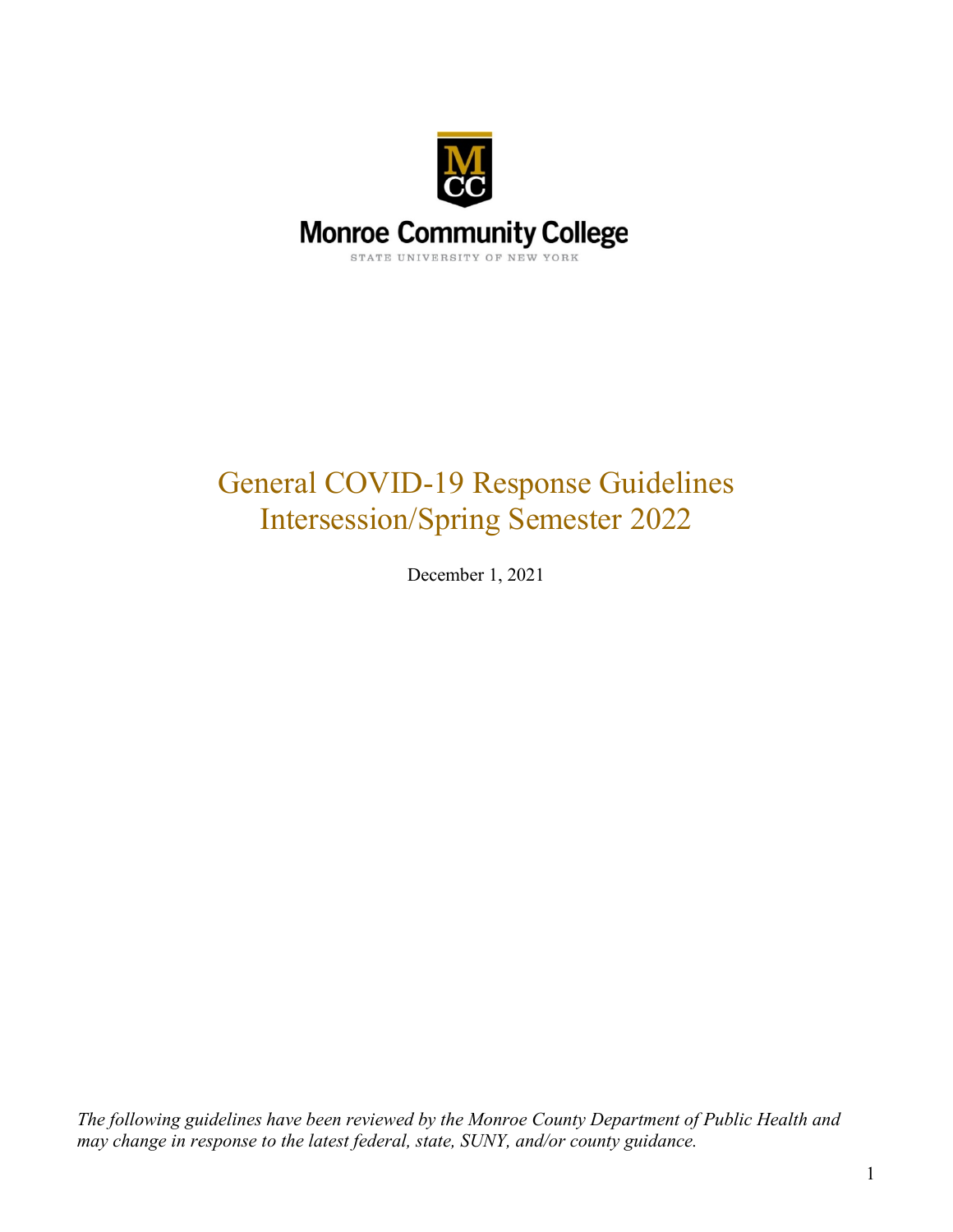### Overview & Purpose

The State University of New York (SUNY) and Monroe Community College (MCC) continue to operate under federal and state public health guidance to ensure the safety of our faculty, staff, and students at MCC's Applied Technologies Center, Brighton Campus, Downtown Campus, and Public Safety Training Facility. The health and well-being of students, faculty, and staff remain top priorities. Offsite learning locations (e.g., Rochester Arc + Flame, Eastman Business Park, clinical locations, etc.) may follow different guidelines.

The *General COVID-19 Response Guidelines: Intersession/Spring Semester 2022* adhere to SUNY's required COVID-19 health and safety protocols and has been reviewed by the Monroe County Department of Public Health (MCDPH).

MCC continues to safely increase in-person teaching and learning, especially for students enrolled in programs that require in-person instruction to achieve promised learning outcomes. MCC students and employees strive to maintain a very low, on-campus COVID-19 positivity rate. While New York state and Monroe County restrictions for higher education are now lifted, MCC continues to be reasonably conservative in its approach to increasing in-person learning and service options due to the presence of COVID-19 variants in the United States and abroad.

As compared to the 2020-2021 academic year during the height of the pandemic, MCC offers a more robust in-person academic experience for students. Students may choose from a wider variety of in-person courses and labs as well as those delivered via SUNY Online (students choose when to attend) and remote-live technologies (students participate on specific dates and times). Services and co-curricular programming (e.g., student life, athletics) are also offered safely in person.

The MCC Association (i.e., MCC Bookstore, Richard M. Guon Child Care Center, Housing and Residence Life) and its partners (food services, Sodexo) operate under a separate plan.

### General Guidance

If federal, New York state, SUNY, or Monroe County Department of Public Health (MCDPH) guidance changes, MCC's operating guidelines will be updated accordingly.

### *Health-related Restrictions*

Students, faculty and staff. Individuals are considered fully vaccinated: (1) two weeks after receiving the second dose in a two-dose COVID-19 series or (2) two weeks after receiving a single dose vaccine. See the "Vaccine Disclosure" section of this document for additional information.

Unvaccinated individuals must follow the latest [U.S. Center for Disease Control and Prevention \(CDC\)](https://www.cdc.gov/coronavirus/2019-ncov/community/colleges-universities/index.html)  [guidance,](https://www.cdc.gov/coronavirus/2019-ncov/community/colleges-universities/index.html) including wearing a mask, social distancing and participating in weekly COVID-19 testing. MCC will respond to individual virus exposure situations following Centers for Disease Control and Prevention guidance [Testing, Screening, and Outbreak Response for Institutions of Higher Education](https://www.cdc.gov/coronavirus/2019-ncov/community/colleges-universities/ihe-testing.html) MCDPH protocols.

SUNY, Monroe County and MCC retain the authority to **pause campus activities** in cases of increased community transmission of COVID-19. Students and employees will be notified via an MCC Alert (email, text, and phone) and other communication channels if there is a significant rise in MCC's on-campus positivity rate and/or significant changes to general guidance.

### *COVID-19 Vaccination Requirements*

SUNY and MCC mandate all students and encourage employees to get vaccinated for COVID-19 as part of MCC's comprehensive efforts to promote health and safety.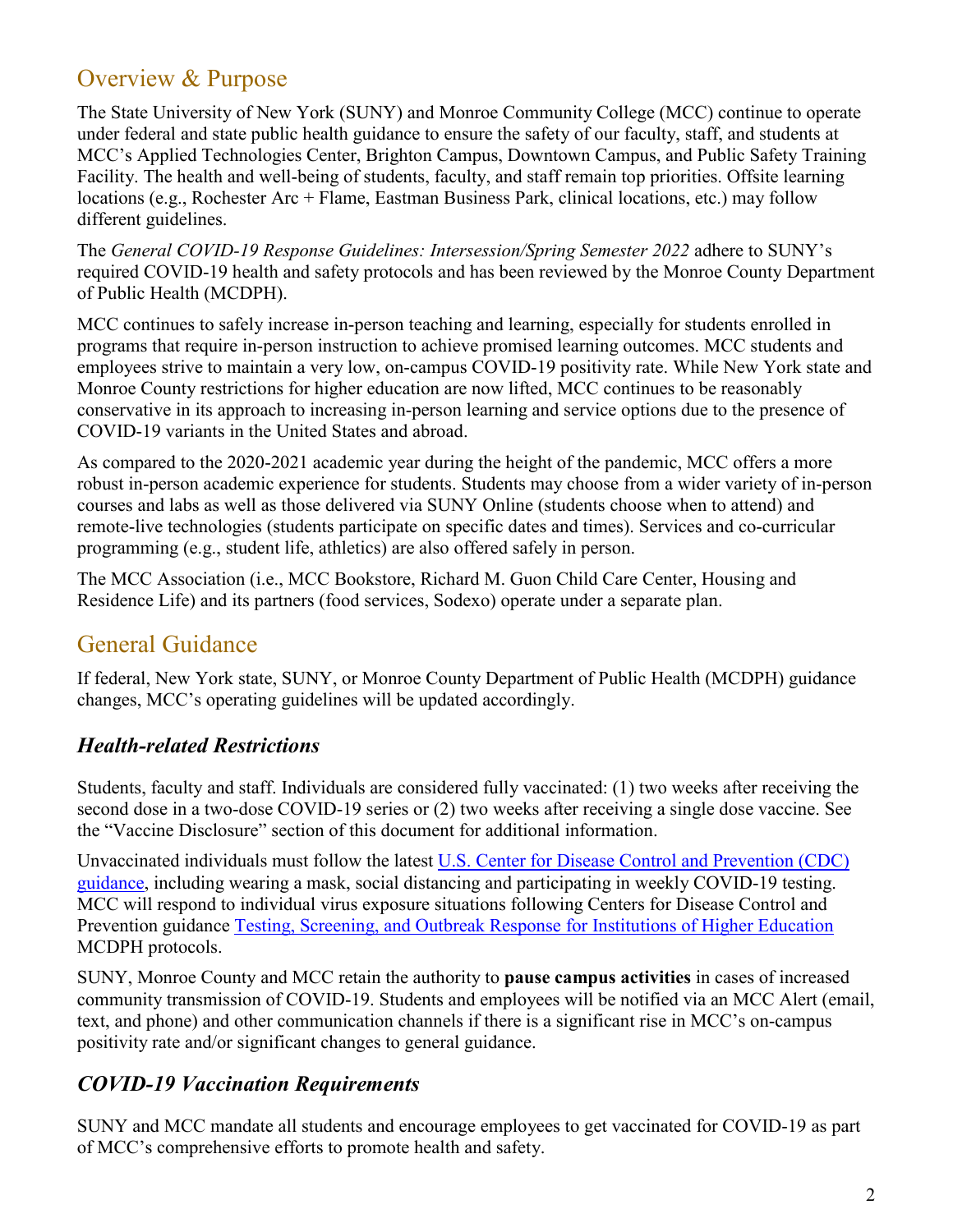COVID-19 vaccination is mandatory for all SUNY students who take in-person classes, live on campus or have any on-campus presence. COVID-19 vaccination is treated like all other student immunization requirements. Employees are not required to have a COVID-19 vaccination and have the option to voluntarily submit proof of vaccination to Human Resources.

#### A. Students

- SUNY and MCC mandate students be vaccinated against COVID-19 in order to have a physical presence on campus.
- Students who are not vaccinated and participate only in online courses must attest that they will not come to campus.
- Students are considered fully vaccinated: (1) two weeks after receiving the second dose in a twodose COVID-19 series or (2) two weeks after receiving a single dose vaccine.
- MCC students are encouraged to upload proof of vaccination (screen shot of vaccine card) to the [MCC Student Health Services Portal.](https://www.monroecc.edu/depts/stuhealth/student-health-services-portal/)
- Fully vaccinated students who have submitted proof of vaccination are not required to participate in weekly COVID-19 testing.
- Students who have received one shot of a two-shot vaccine series by the first day of class must apply for a medical accommodation via the MCC Student Health Services Portal in order to attend class. The medical accommodation provides additional time to complete the vaccine series.
- Students may apply for a medical or religious COVID-19 vaccination exception via the MCC Student Health Services Portal. (Students taking intersession courses must verify vaccination by the first day of class. The spring semester deadline is January 14, 2022. Late start courses may have a different deadline.)
	- o Students who received a medical or religious exemption for Fall Semester 2021 are not required to submit a new exemption request for Spring Semester 2022.
	- o Students who receive an exemption are required to test weekly for COVID-19.
	- o A decision in response to an exemption application will be sent to the student's MCC email address.
- Students/Learners participating in MCC Economic and Workforce Development Center (EDIWS), MCC Corporate College, or Public Safety Training Facility (PSTF) programs should refer to the *MCC Economic and Workforce Development Center (EDIWS) and MCC Corporate College* section of this document for more detailed information related to those programs.
- B. Employees
	- SUNY and MCC encourage employees to get vaccinated to stop the spread of COVID-19. Vaccination is not required to work in person.
	- MCC follows federal guidance and COVID-19 vaccination requirements.
	- Employees are considered fully vaccinated: (1) two weeks after receiving the second dose in a two-dose COVID-19 series or (2) two weeks after receiving a single dose vaccine.
	- Employees are encouraged to disclose their vaccine status by completing MCC's Voluntary [Vaccine Disclosure form.](https://auth.monroecc.edu/authenticationendpoint/login.do?RelayState=bEwGrNXjmaLO3P8PVSzuzQOtLXgCWD&commonAuthCallerPath=%2Fsamlsso&forceAuth=false&passiveAuth=false&tenantDomain=carbon.super&sessionDataKey=b27b3169-e641-4a61-b52c-57ea61a6d1fb&relyingParty=qafederation.ngwebsolutions.com&type=samlsso&sp=qafederation.ngwebsolutions.com&isSaaSApp=false&authenticators=BasicAuthenticator%3ALOCAL)
		- o Vaccinated employees who would like to submit documentation to forgo weekly COVID-19 testing must complete [MCC's Voluntary Vaccine Disclosure Form.](https://auth.monroecc.edu/authenticationendpoint/login.do?RelayState=bEwGrNXjmaLO3P8PVSzuzQOtLXgCWD&commonAuthCallerPath=%2Fsamlsso&forceAuth=false&passiveAuth=false&tenantDomain=carbon.super&sessionDataKey=b27b3169-e641-4a61-b52c-57ea61a6d1fb&relyingParty=qafederation.ngwebsolutions.com&type=samlsso&sp=qafederation.ngwebsolutions.com&isSaaSApp=false&authenticators=BasicAuthenticator%3ALOCAL)
		- o Employees should only complete this form if they are fully vaccinated, that is, if it has been at least two (2) weeks since receiving two (2) doses of Moderna or Pfizer, or two (2) weeks since receiving one (1) dose of Johnson & Johnson.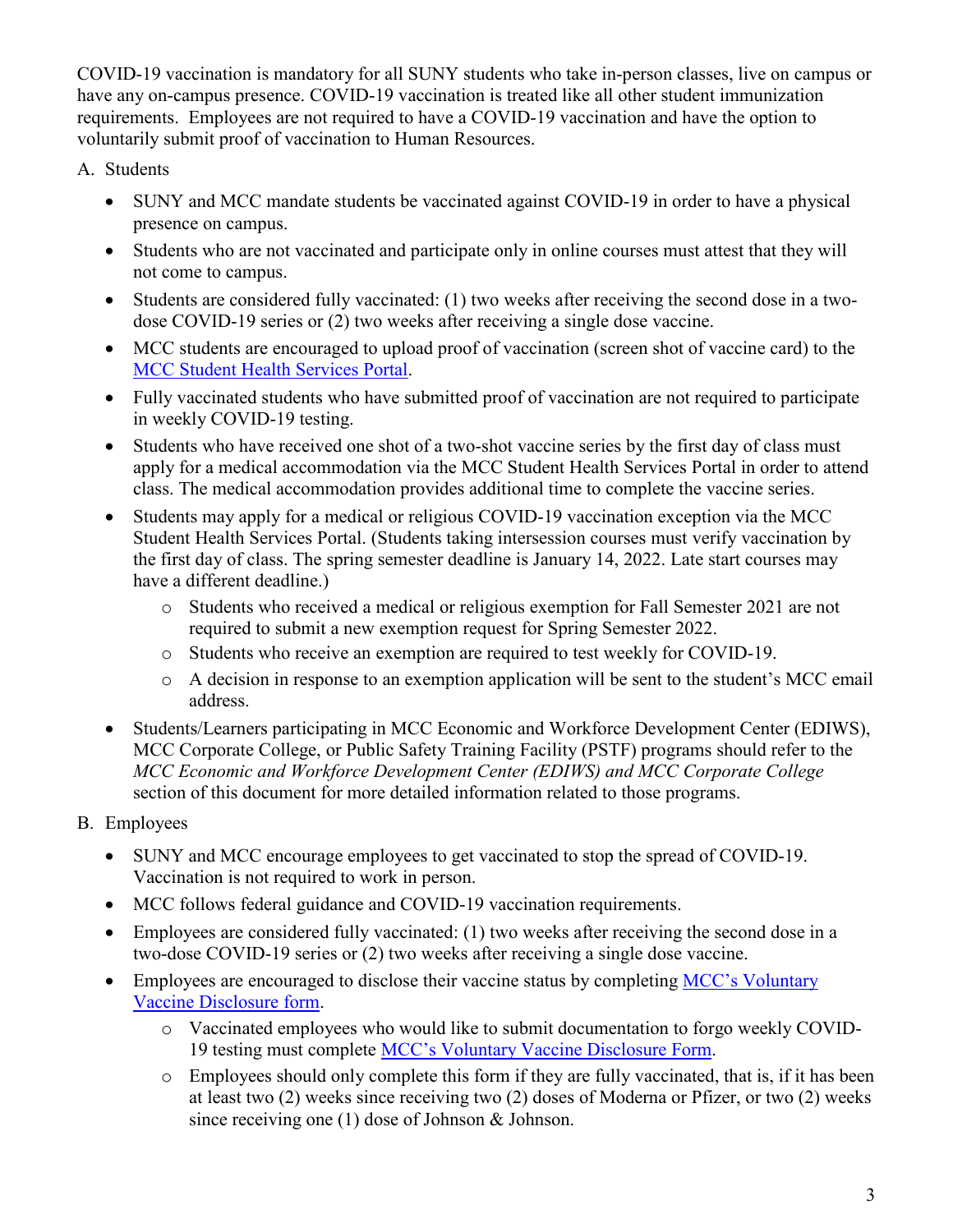- o You must include your entire vaccine card clearly showing your name, date of vaccine doses, brand, and all other relevant information. A screenshot or PDF copy of the NYS Excelsior Pass proof of vaccination is also acceptable documentation.
- Employees whose vaccine status changes (i.e., they are vaccinated after the survey collection) may submit a scan/image of their entire vaccine card clearly showing name, date of vaccine doses, brand, and all other relevant information using the [Voluntary Vaccine Disclosure form.](https://auth.monroecc.edu/authenticationendpoint/login.do?RelayState=DgtdLMmtAzevlBqHsr8ZALo0qqaCJD&commonAuthCallerPath=%2Fsamlsso&forceAuth=false&passiveAuth=false&tenantDomain=carbon.super&sessionDataKey=9902d0ca-3c43-44c1-8035-bcc9a1aa3844&relyingParty=qafederation.ngwebsolutions.com&type=samlsso&sp=qafederation.ngwebsolutions.com&isSaaSApp=false&authenticators=BasicAuthenticator%3ALOCAL) A screenshot or PDF copy of the NYS Excelsior Pass proof of vaccination is also acceptable documentation.
- The ADA requires MCC to maintain the confidentiality of employee medical information, such as documentation or other confirmation of COVID-19 vaccination. This information, like all medical information, must be kept confidential and stored separately from the employee's personnel files under the ADA. The College will report only aggregate data with respect to vaccination status (e.g., *As of X date, X number of employees reported that they are fully vaccinated).*
- C. MCC Economic and Workforce Development Center (EDIWS) and MCC Corporate College
	- Programs/Courses delivered in person at an MCC campus or site require participants to be fully vaccinated.
		- o Participants can verify their COVID-19 vaccination status by uploading a photo of their vaccination card to the [MCC Student Health Services Portal,](https://www.monroecc.edu/depts/stuhealth/student-health-services-portal/) **OR**
		- o Submit a copy of their vaccination card to their instructor on the first day of class.
	- SUNY policy defers to guidelines established by some off-site programs, including:
		- o Skilled trades programs delivered at the Eastman Business Park
		- $\circ$  Welding programs delivered at the Rochester Arc & Flame Center
		- o Programs delivered at employer-specific locations
	- Participants in programs/courses with rolling start dates prior to the start of or during the semester, that meet in person more than once, must
		- o Verify vaccination against COVID-19 (i.e., have completed a full vaccine series—meaning that the participant has received at least one dose of a single dose vaccine or one or two doses of a two-dose series), provided, however, that this period does not include the twoweek window after completion of the series needed for immunity; **OR**
		- $\circ$  Apply for a medical or religious exemption or medical accommodation via the MCC [Student Health Services Portal.](https://www.monroecc.edu/depts/stuhealth/student-health-services-portal/) Exemption forms are also available on the MCC website under [COVID-19 Updates & Resources.](https://www.monroecc.edu/coronavirus/)
			- An approved medical accommodation provides the applicant additional time to become fully vaccinated (i.e., receive the second shot of a two-shot vaccine series).
			- A decision in response to an exemption application will be sent to the student's MCC email address or provided email address.
	- Learners who are exempt from vaccination must sign/submit an attestation form, provided by their instructor on the first day of class, to show understanding that without full vaccination against COVID-19, they are not permitted to access any SUNY campus facilities in person, with limited exceptions.
	- DISCLAIMER: Attestation does not apply to a student who is a first responder called to an MCC campus or site in response to an emergency situation.
	- Contact the Economic and Workforce Development Center at (585) 685-6004 with questions.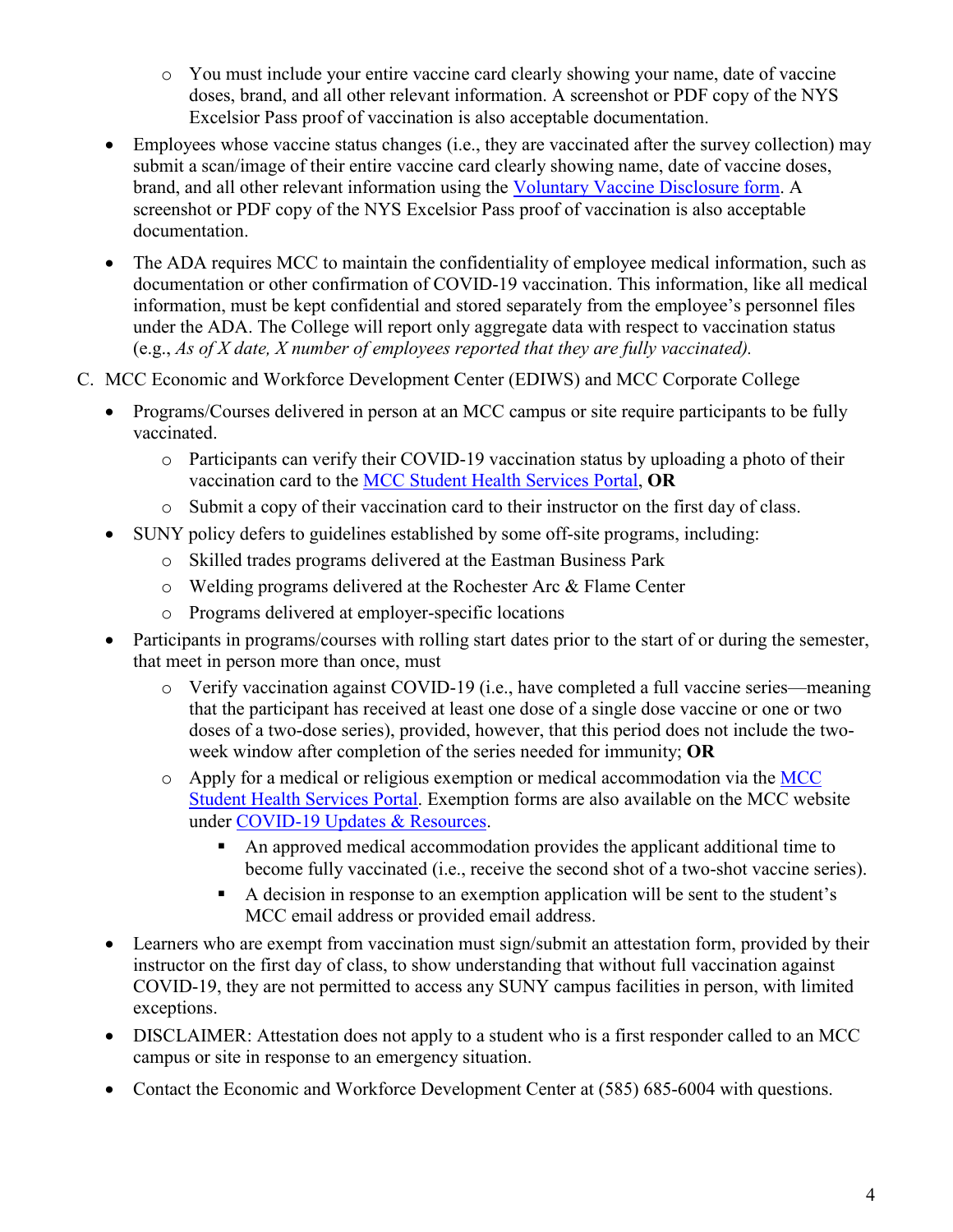- D. Public Safety Training Facility
	- Programs/classes delivered in person at the Public Safety Training Facility require participants to be fully vaccinated.
		- o Participants can show proof of vaccination status by submitting a photo of their vaccination card to the [MCC Student Health Services Portal.](https://www.monroecc.edu/depts/stuhealth/student-health-services-portal/)
		- o SUNY has granted vaccine policy exemption for some off-site programs, please contact the Public Safety Training Facility by phone at (585) 753-3800 for specific program/course related information.
	- Participants in programs/classes with start dates outside of the normal MCC semester start must:
		- o Verify vaccination against COVID-19 (i.e., have completed a full vaccine series—meaning that the participant has received at least one dose of a single dose vaccine or one or two doses of a two-dose series), provided, however, that this period does not include the twoweek window after completion of the series needed for immunity; **OR**
		- o Apply for a medical or religious exemption or medical accommodation via the MCC Student Health Services Portal. Exemption forms are also available on the MCC website under [COVID-19 Updates & Resources](https://www.monroecc.edu/coronavirus/)
			- An approved medical accommodation provides the applicant additional time to become fully vaccinated (i.e., receive the second shot of a two-shot vaccine series).
			- A decision in response to an exemption application will be sent to the student's MCC email address or provided email address.
	- All participants participating in programs/courses that are exempt from vaccination must submit a signed attestation form, provided by their instructor on the first day of class, to show understanding that without full vaccination against COVID-19, they are not permitted to access any SUNY campus facilities in person, with limited exceptions.
	- *Disclaimer*: Attestation does not apply to a student who is a first responder called to an MCC campus or site in response to an emergency situation.
	- Contact the Public Safety Training Facility directly at (585) 753-3800 with questions.

#### *Masking*

Due to Monroe County's consistently high virus transmission rate, **masks are required** to be worn by everyone - regardless of vaccination status - inside all MCC building. (Subject to change per SUNY, CDC, Monroe County, and MCC guidelines.) Instructional spaces are defined as spaces that are assigned specific course section numbers on specific days and times during the semester.

*Exceptions: Some offsite locations, such as Rochester Arc + Flame, Eastman Business Park, and off-site training coordinated by the Public Safety Training Facility may follow different guidelines due to the nature of instruction.*

Face shields will be provided to those with qualifying medical accommodations.

- Employees needing accommodations should contact Human Resources.
- Students needing accommodations should contact Counseling and Disability Services.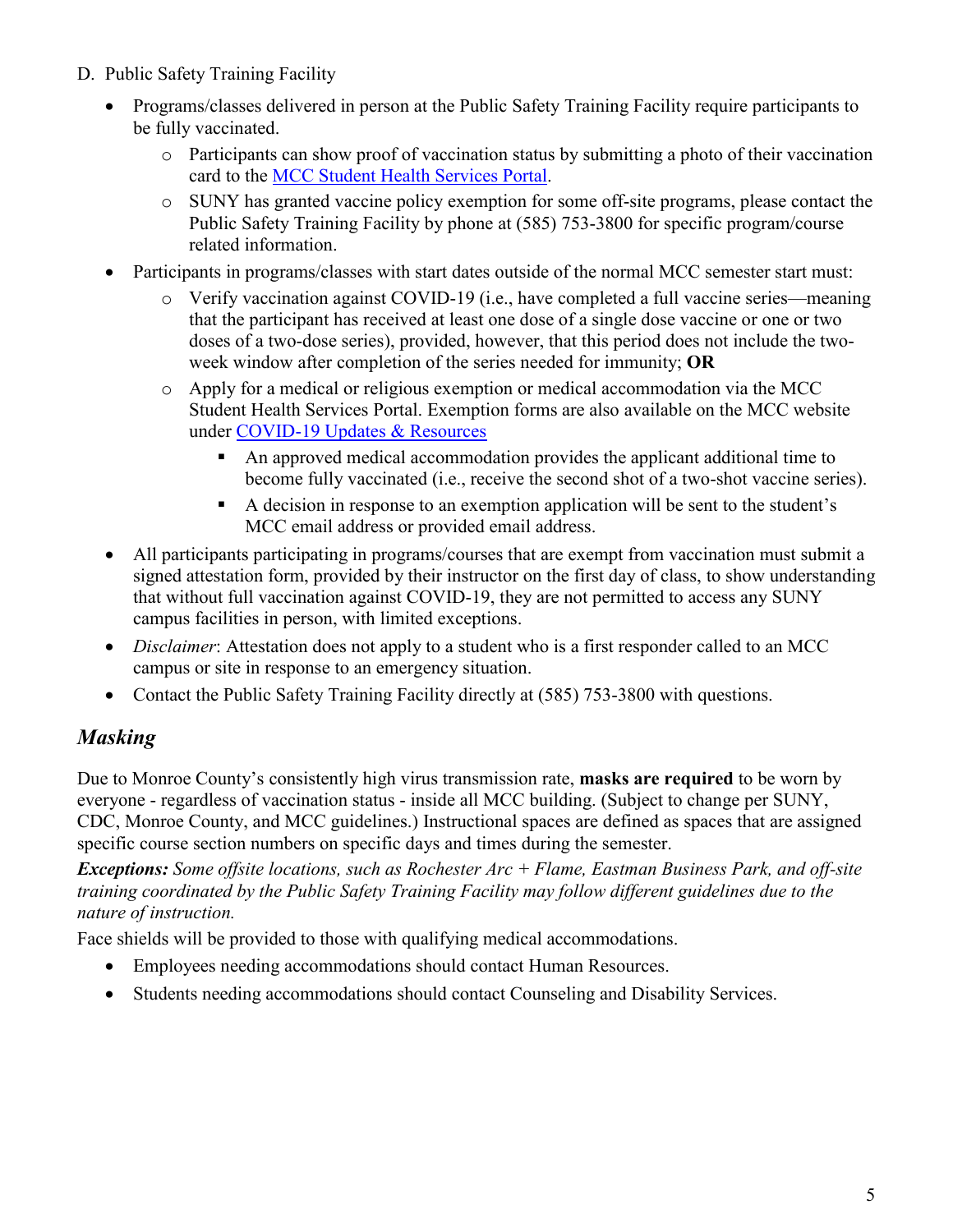#### *COVID-19 Testing*

- MCC [COVID-19 pooled testing](https://www.monroecc.edu/coronavirus/pooled-covid-19-testing/) sessions are coordinated by MCC Health Services and Public Safety offices. MCC works in partnership with SUNY Upstate Medical University to register participants and test saliva samples.
- Faculty, staff and students who verify vaccination may opt out of weekly testing.
- **Unvaccinated individuals are required to test each week**. Limited pool and/or rapid testing will continue to be available at the College's expense until updated guidance removes testing requirements.
- Results of tests administered elsewhere can be submitted to [MCC Health Services](mailto:healthsvc@monroecc.edu) (students) or [Human Resources](mailto:hr@monroecc.edu) (faculty and staff).
- MCC provides requested testing and case-tracking data to SUNY on a weekly basis.

#### *Mandatory Quarantine and Isolation due to COVID-19*

Students are required to immediately notify MCC Health Services and the Office of Student Rights and Responsibilities if they test positive for COVID-19. Employees are required to contact Human Resources.

Students and employees who test positive for COVID-19, have been exposed to individuals who tested positive for COVID-19, or are informed by a state or local health department, medical professional or MCC Health Services representative that you are "at risk" for having COVID-19, may be required to quarantine or isolate and must not come to campus. Positive test results are confirmed by the Monroe County Department of Public Health. New York state and Monroe County manage contact tracing and case follow up.

This may include taking classes remotely, staying in a specific on-campus residence hall and room, and not going to other campus facilities for a specific time frame. Resident students will be assisted by Office of Housing and Residence Life and MCC Health Services staff and receive access to food, medicine and supplies. Mental health, wellness, academic and/or other supports will also be available as needed.

#### International Travel

MCC study abroad programs for students are not permitted at this time. Employee requests for international travel on behalf of the institution will be reviewed on an individual basis through March 31, 2022. MCC reserves the right to extend the suspension of international travel on behalf of the institution for the reminder of the academic year.

#### Support Resources

MCC and SUNY continue to offer resources to help students get the support they need to successfully complete their studies and achieve their goals. Resources are listed on MCC's website and reinforced via the student portal, email, daily e-newsletter and social media. Resources include:

- [MCC Student Resources](https://www.monroecc.edu/coronavirus/student-resources-faqs/)
- [MCC Health Services](https://www.monroecc.edu/depts/stuhealth/)
- [MCC Libraries Updates, Resources, and Services](https://libguides.monroecc.edu/covid19)
- [MCC's Counseling Center](https://www.monroecc.edu/depts/counsel/)
- [MCC Veteran Services](https://www.monroecc.edu/depts/veterans/)
- Veterans Crisis Line: 1-800-273-8255 or text to **[838255](sms:838255)**
- National Text Line for Students of Color: Text **STEVE to 741-741**